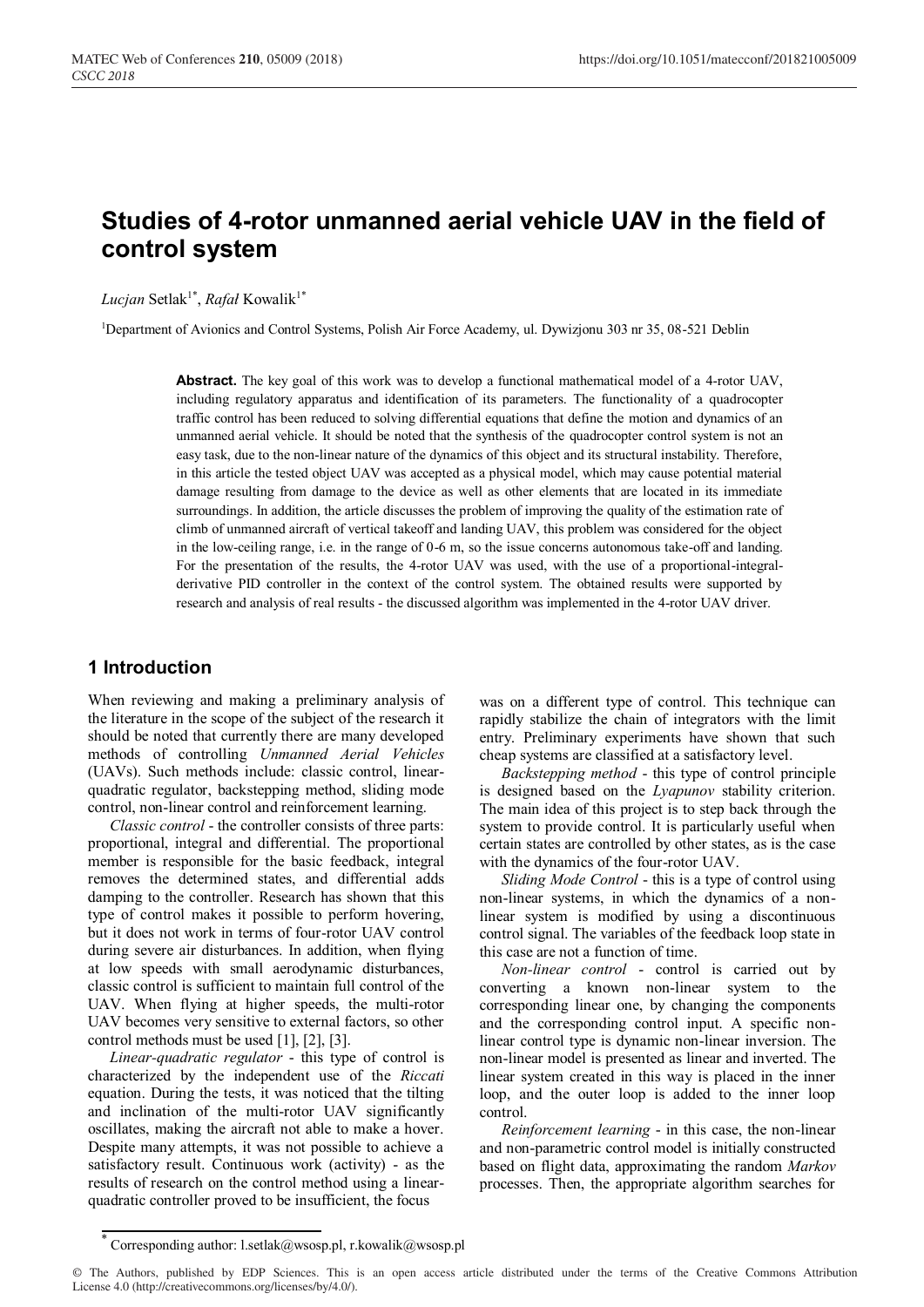the appropriate control method that can be implemented on embedded microprocessors.

This type of control is sensitive to interferences that have not been previously stored in the system. In addition, special changes in the battery charge level and damage to the rotor blades can reduce the stability or steady state of the delay. After analyzing the key fourmotor control strategies of the UAV, it can be concluded that not all of them lead to similar results.

Comparing the advantages and disadvantages of the presented solutions, the classic control method proved to be the best choice. Despite the simplest design, it works well enough in application in a four-rotor UAV, used in a confined space, and therefore further considerations will be made on this basis [4], [5].

# **2 Mathematical model of 4-rotor UAV in the field of control**

When approaching the mathematical description (model) of a multi-rotor UAV in terms of control, it should be noted that the development of a dynamic UAV model, including its simulation, is necessary first of all in the aspect of testing in the field of navigation and control in a closed room. The model of dynamic equations, describing the character and position of the 4-rotor UAV, is a fundamentally immovable construction with six degrees of freedom and four entrances. The dynamic model of the 4-rotor UAV system has already been thoroughly examined, tested and compared to the actual flight test results, therefore, it is sufficiently reliable to be used as a basis for simulating the model, without taking into account the additional effects that have been investigated in other publications [6], [7], [8].

The modeling process was started from defining the reference system, with two systems being distinguished in this respect. One of them is the gravitational system (associated with the Earth), described with axes  $0_e X_e Y_e Z_e$ , allowing to determine the motion of the aircraft (not taking into account the rotation of the Earth). In turn, the second system is the structural system (associated with aircraft), described in the axes  $0<sub>b</sub> X<sub>b</sub> Y<sub>b</sub> Z<sub>b</sub>$ , allowing to determine (in connection with the gravitational system) the spatial position of the aircraft [9], [10], [11]. The above systems are presented in the figure below (Fig. 1).



**Fig. 1.** Gravitational and structural reference system

The current position of the 4-rotor UAV is described by three axes  $(x, y, z)$  with the center of gravity, taking into account the gravitational system. In turn, the current height is shown in the form of three *Euler* angles  $(\psi, \theta)$ *)*. These three angles are respectively defined by a deviation ( $-\pi \le \psi < \pi$ ), inclination ( $-\frac{\pi}{2} < \theta < \frac{\pi}{2}$ ) and tilting  $\left(-\frac{\pi}{2} < \phi < \frac{\pi}{2}\right)$ .

In the next stage of the modeling process was the presentation of kinematic links (relationships) relating to motion and rotation in the inertial reference system, connected with the Earth to the structural system. Derivatives with respect to time for angles  $(\psi, \theta, \phi)$  can be expressed in the following form [12]:

$$
[\psi, \dot{\theta}, \dot{\phi}]^{T} = N(\psi, \theta, \phi)\omega \qquad (1)
$$

in which  $\omega = [p, q, r]^T$  are angular velocities with reference to the reference construction system, and  $N(\psi, \theta, \phi)$  is a matrix that can be represented in the following form:

$$
N(\psi, \theta, \phi) = \begin{bmatrix} 0 & \text{sin} \phi \text{sec} \theta & \text{cos} \phi \text{sec} \theta \\ 0 & \text{cos} \phi & -\text{sin} \phi \\ 1 & \text{sin} \phi \text{tan} \theta & \text{cos} \phi \text{tan} \theta \end{bmatrix} \tag{2}
$$

It should be noted that the matrix (2) depends only on  $(\psi, \theta, \phi)$  and is reversible in case if its limits on  $(\psi, \theta, \phi)$ are maintained. Analogously, a derivative with respect to the position time  $(x, y, z)$  can be represented as:

$$
[\psi, \dot{\theta}, \dot{\phi}]^{T} = N(\psi, \theta, \phi) \omega \qquad (3)
$$

where:  $V_0 = [u_0, v_0, w_0]^T$ - is the current speed of the 4rotor UAV in relation to the reference system associated with the Earth. Determining by  $V = [u, v, w]^T$ - the current UAV speed, expressed in the reference system associated with the aircraft, then  $V$  and  $V_0$  are bound by:

$$
V_0 = R(\psi, \theta, \phi) V \tag{4}
$$

where:  $R(\psi, \theta, \phi)$ - describe the UAV rotation matrix:

$$
\begin{bmatrix}\nR(\psi, \theta, \phi) = \\
\text{(cos\theta cos\psi} & (\text{sin\phi sin\theta cos\psi} - \text{cos\phi sin\psi}) & (\text{cos\phi sin\theta cos\psi} + \text{sin\phi sin\psi}) \\
\text{cos\theta sin\psi} & (\text{sin\phi sin\theta sin\psi} + \text{cos\phi cos\psi}) & (\text{cos\phi sin\theta sin\psi} - \text{sin\phi cos\psi}) \\
-\text{sin\theta} & \text{sin\phi cos\theta} & \text{cos\phi cos\theta}\n\end{bmatrix}
$$
\n(5)

For the purpose of creating a UAV model, fully compatible with reality, later in the article some simplifications have been made, among others: the UAV structure is rigid and symmetrical, the rotors are rigid, and the product of the inertia matrix and the Earth effect can be omitted [13], [14].

#### **2.1 Aerodynamic forces and moments acting on the rotor**

Using the theory of the blade element, it is possible to calculate the forces acting in parallel and perpendicular to the rotor shaft and the moments acting on the shaft and the rotor hub. Assuming that the rotors are rigid, forces acting parallel to the rotor shaft are defined as a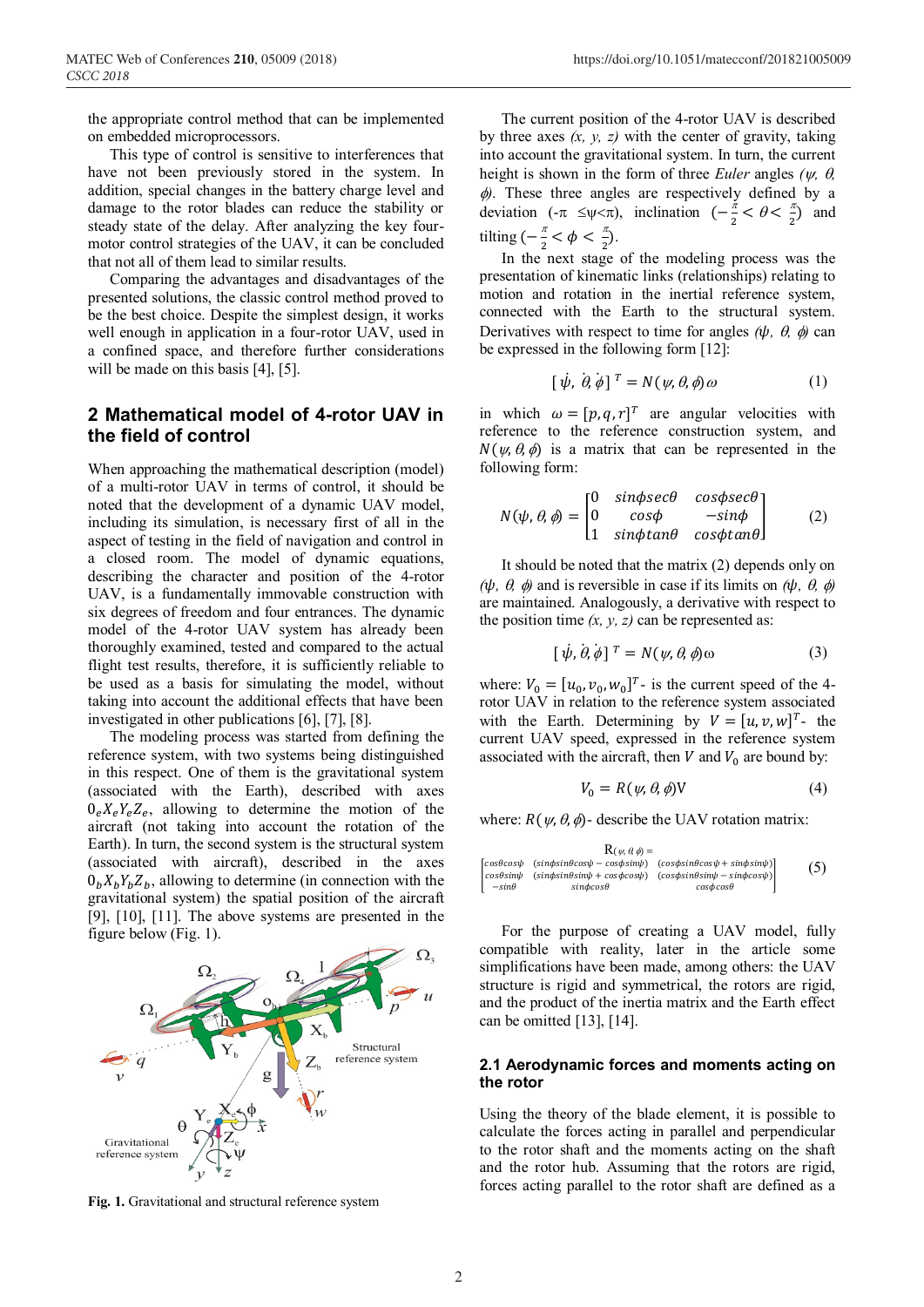rotor series  $T$ , while forces acting perpendicular to the rotor shaft act on the rotor hub  $H$ .





In addition, there are two moments acting on the rotor: moment of resistance  $M_0$  and torque  $M_R$ . It can be assumed that the lifting force acting on the rotor blade is an order of magnitude higher than the resistance. Correspondingly, forces and moments will be defined for each rotor. In the figure above (Fig. 2), forces and moments are illustrated.

Thrust results from the forces acting on all components of the blade perpendicular to the rotor shaft, which can be written  $[15]$ ,  $[16]$ :

$$
T = C_{T\rho} A(\Omega R)^2
$$

$$
\frac{C_T}{\sigma a} = \left(\frac{1}{6} + \frac{\mu^2}{4}\right)\theta_0 - (1 + \mu^2)\frac{\theta_{tw}}{8} - \frac{\lambda}{4}
$$
(6)

In turn, the centrifugal force results from the forces acting on all blade elements in the horizontal plane, whereas the force being zero when the velocity is zero.

$$
H = C_H \rho A (\Omega R)^2
$$
  
\n
$$
\frac{C_H}{\sigma a} = \frac{\mu \bar{C}_d}{4a} + \frac{1}{4} \lambda \mu \left(\theta_0 - \frac{1}{2} \theta_{tw}\right)
$$
\n(7)

The moment of resistance results from all the forces acting on the center of the rotor in the horizontal plane, it determines the forces needed to maintain the rotation of the rotor:

$$
M_Q = C_{M_Q} \rho A (\Omega R)^2
$$
  

$$
\frac{C_{M_Q}}{\sigma a} = \frac{1}{8a} (1 + \mu^2) \bar{C}_d + \lambda \left(\frac{\theta_0}{6} - \frac{\theta_{tw}}{8} - \frac{\lambda}{4}\right)
$$
 (8)

When considering the tilting moment, it should be noted that due to the fact that the blades are moving in the horizontal plane in the air, the leading blade will produce more lift than returning, which affects the total torque generated by the rotor, which can be written as:

$$
M_R = C_{M_R} \rho A (\Omega R)^2 R \tag{9}
$$

$$
\frac{C_{M_R}}{\sigma a} = \mu \left( \frac{\theta_0}{6} - \frac{\theta_{tw}}{8} - \frac{\lambda}{8} \right)
$$

#### **2.2 Dynamic equations**

Consider dynamical equations in the 4-rotor UAV range, initially it was assumed that the vector product of tensor of the moment of inertia  *can be omitted in relation to* its structure [17], [18].

$$
J = \begin{bmatrix} I_{xx} & 0 & 0 \\ 0 & I_{yy} & 0 \\ 0 & 0 & I_{zz} \end{bmatrix}
$$
 (10)

Using the general equations of motion (9), written in the following form:

$$
F_x = -W\sin\theta + X = m(\dot{u} + qw - rv)
$$
  
\n
$$
F_y = W\cos\theta\cos\psi + Y = m(\dot{u} + ru - pw)
$$
 (11)  
\n
$$
F_z = W\cos\theta\cos\psi + Z = m(\dot{w} + pv - qu)
$$

and

$$
M_X = L = I_{xx} \dot{p} + (I_{ZZ} - I_{yy})qr
$$
  
\n
$$
M_Y = M = I_{yy} \dot{q} + (I_{xx} - I_{zz})rp
$$
\n
$$
M_Z = N = I_{zz} \dot{r} + (I_{yy} - I_{xx})pq
$$
\n(12)

where:  $F_x$ ,  $F_y$ ,  $F_z$ - are external forces acting on the frame and  $M_x, M_y, M_z$ - are external moments acting on the frame of the 4-rotor UAV.

In the further part of the paper, external forces and moments acting on the 4-rotor UAV arm were determined.

### *2.2.1 External forces acting on the arm of 4-rotor UAV*

| Forces acting along the axis u |                                                                |
|--------------------------------|----------------------------------------------------------------|
| Centrifugal force              |                                                                |
| Friction                       | $-\sum_{i=1}^{4} H_{u_i}$<br>$-\frac{1}{2} C_u A_u \rho u  u $ |
| Forces acting along the axis v |                                                                |
| Centrifugal force              |                                                                |
| Friction                       | $-\sum_{i=1}^{4} H_{v_i}$<br>$-\frac{1}{2} C_v A_v \rho v  v $ |
| Forces acting along the axis w |                                                                |
| Thrust                         |                                                                |
| Friction                       | $-\sum_{i=1}^{4}T_i$<br>$-\frac{1}{2}C_wA_w\rho w w $          |
|                                |                                                                |

#### *2.2.2 Moments acting on the arm of 4-rotor UAV*

#### *Moments of tilting* Gyroscope effect of the propeller  $J_r q \Omega_r$ The tilt angle of the servomechanism  $l(-T_2 + T_4)$ The power of inertia caused by traversing flight  $i=1$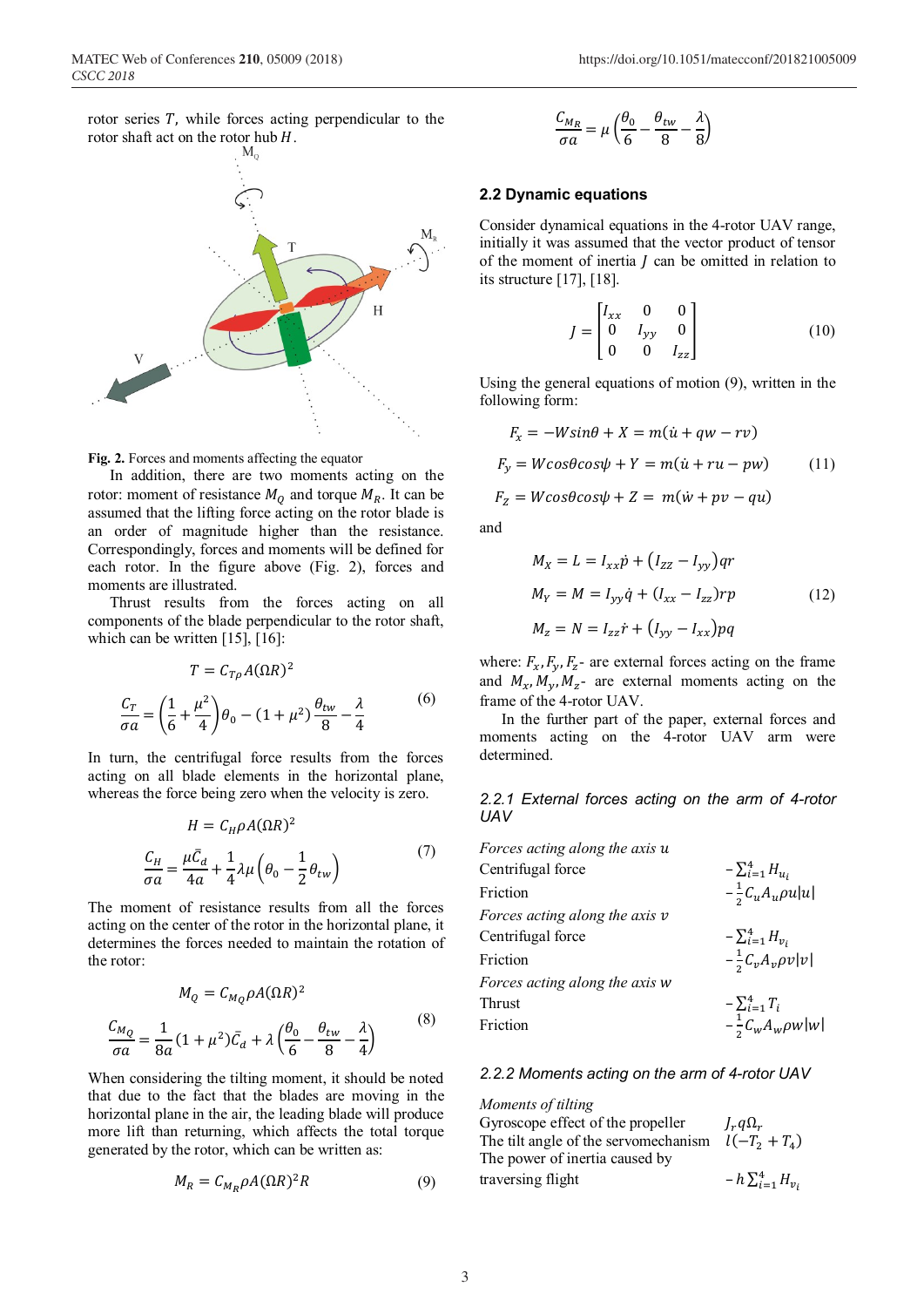| The torque caused by the forward                                                                            |                                              |
|-------------------------------------------------------------------------------------------------------------|----------------------------------------------|
| flight                                                                                                      | $(-1)^i \sum_{i=1}^4 M_{R_{u_i}}$            |
| Inclining moments                                                                                           |                                              |
| Gyroscope effect of the propeller<br>The tilt angle of the servomechanism<br>The power of inertia caused by | $-J_r p \Omega_r$<br>$l(T_1 - T_3)$          |
| traversing flight<br>The inclining moment caused by the                                                     | $h \sum_{i=1}^{4} H_{u_i}$                   |
| forward flight                                                                                              | $(-1)^i \sum_{i=1}^4 M_{R_{v_i}}$            |
| Moments of deviation<br>Inertial moment of inertia<br>The moment of inertia during leading                  | $J_r \Delta \Omega_r$                        |
| out of balance<br>The forces acting on the hub in the                                                       | $\left(-1\right)^{i} \sum_{i=1}^{4} M_{O_i}$ |
| forward flight during leading out of<br>balance<br>The forces acting on the hub in the                      | $l(H_{u_2} - H_{u_4})$                       |
| traverse flight during leading out of                                                                       |                                              |
| balance                                                                                                     | $l(H_{v_1} - H_{v_3})$                       |
| initially it was assumed that the vector product of tensor                                                  |                                              |
| Moments of tilting<br>Gyroscope effect of the propeller<br>The tilt angle of the servomechanism             | $J_r q \Omega_r$<br>$l(-T_2 + T_4)$          |
| The power of inertia caused by<br>traversing flight<br>The torque caused by the forward                     | $-h\sum_{i=1}^{4}H_{v_i}$                    |
| flight                                                                                                      | $(-1)^i \sum_{i=1}^4 M_{R_{u_i}}$            |
| Inclining moments                                                                                           |                                              |
| Gyroscope effect of the propeller<br>The tilt angle of the servomechanism<br>The power of inertia caused by | $-J_r p \Omega_r$<br>$l(T_1 - T_3)$          |
| traversing flight<br>The inclining moment caused by the                                                     | $h\sum_{i=1}^{4}H_{u_i}$                     |
| forward flight                                                                                              | $(-1)^i \sum_{i=1}^4 M_{R_{v_i}}$            |
| Moments of deviation<br>Inertial moment of inertia                                                          |                                              |
| The moment of inertia during leading                                                                        | $J_r \Delta \Omega_r$                        |

out of balance

The forces acting on the hub in the forward flight during leading out of balance  $l(H_{u_2} - H_{u_4})$ 

The forces acting on the hub in the traverse flight during leading out of balance  $l(H_{v_1} - H_{v_3})$ 

### *2.2.3 Full dynamic equations of 4-rotor UAV*

Combining the above equations we get:

$$
m\dot{u} = -m(g\sin\theta - qw + rv) - \sum_{i=1}^{4} H_{u_i} - \frac{1}{2} C_u A_u \rho u |u|
$$
 (13)

$$
m\dot{v} = m(g\cos\theta\sin\phi - ru + pw)
$$
  
\n
$$
- \sum_{i=1}^{4} H_{v_i} - \frac{1}{2} C_v A_v \rho v |v|
$$
  
\n
$$
m\dot{w} = m(g\cos\theta\sin\phi - pw + qu)
$$
  
\n
$$
- \sum_{i=1}^{4} T_i - \frac{1}{2} C_w A_w \rho w |w|
$$
  
\n
$$
I_{xx}\dot{p} = (I_{yy} - I_{zz})qr + J_r q \Omega_r + l(-T_2 + T_4)
$$
  
\n
$$
- h \sum_{i=1}^{4} H_{v_i} + (-1)^i \sum_{i=1}^{4} M_{R_{u_i}}
$$
  
\n
$$
I_{yy}\dot{q} = (I_{zz} - I_{xx})rp + J_r p \Omega_r + l(T_1 - T_3)
$$
  
\n
$$
+ h \sum_{i=1}^{4} H_{u_i} + (-1)^i \sum_{i=1}^{4} M_{r_{v_i}}
$$
  
\n
$$
I_{zz}\dot{r} = (I_{xx} - I_{yy})pq + J_r \dot{\Omega}_r + (-1)^i \sum_{i=1}^{4} M_{Q_i}
$$
  
\n
$$
+ l(H_{u_2} - H_{u_4})
$$
  
\n
$$
+ l(-H_{v_1} + H_{v_3})
$$

The above dynamic equations (13) constitute a complete model of the 4-rotor UAV with the previously given assumptions. However, it should be noted that despite the negligible impact of several factors (e.g. the occurrence of the earth effect), after performing appropriate tests, they may be considered when designing the next models.

### **2.3 Simplified model of the control system and filter design**

For the design of the control system and the filter, the use of a simplified model is sufficient, because it allows easier estimation of filter operation and control principles. The simplified model is as follows [19], [20]:

$$
m\dot{u} = -m(g\sin\theta - qw + rv)
$$
  
\n
$$
m\dot{v} = m(g\cos\theta\sin\phi - ru + pw)
$$
  
\n
$$
m\dot{w} = m(g\cos\theta\cos\phi - pv + qu) - U_1
$$
  
\n
$$
I_{xx}\dot{p} = (I_{yy} - I_{zz})qr + lU_2
$$
  
\n
$$
I_{yy}\dot{q} = (I_{zz} - I_{xx})rp + lU_3
$$
  
\n
$$
I_{zz}\dot{r} = (I_{xx} - I_{yy})pq + lU_4
$$
 (14)

where:  $U_1, U_2, U_3, U_4$ - are the entries described in subsequent equations.

During hover, the thrust  $T_i$  for each rotor is estimated as:

$$
T_i \approx b\Omega_i^2 \tag{15}
$$

where:  $b$ - is the thrust ratio in hover. There is a similar relationship for torque  $M_{Q_i}$ :

$$
M_{Q_i} \approx d\Omega_i^2 \tag{16}
$$

 $\sum_{i=1}^{4} M_{Q_i}$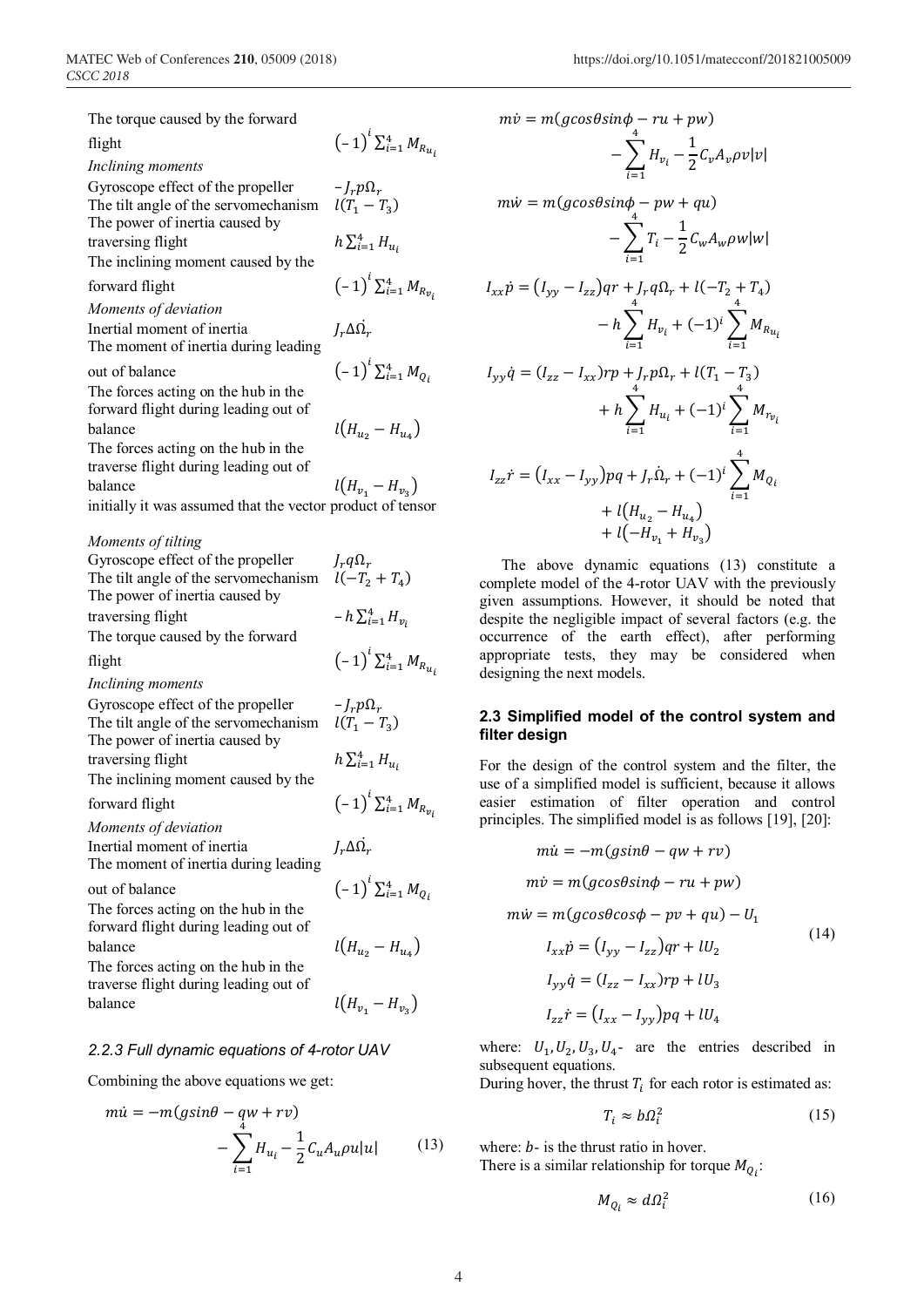where:  $d$ - is the coefficient of resistance.

Therefore, in this case the entries can be described as [21], [22]:

$$
U_1 = \sum_{i=1}^4 T_i = b(\Omega_1^2 + \Omega_2^2 + \Omega_3^2 + \Omega_4^2)
$$
  
\n
$$
U_2 = (-T_2 + T_4) = b(-\Omega_2^2 - \Omega_4^2)
$$
  
\n
$$
U_3 = (T_1 - T_3) = b(\Omega_1^2 - \Omega_3^2)
$$
  
\n
$$
U_4 = (-1)^i \sum_{i=1}^4 M_{Q_i} = d(-\Omega_1^2 + \Omega_2^2 - \Omega_3^2 + \Omega_4^2)
$$
 (17)

#### **2.4 Dynamic equations of the engine**

Modeling of engine operation can be based on the following equations [23], [24]:

$$
\dot{\Omega}_m = -\frac{1}{\tau} \Omega_m - \frac{d}{\eta r^3 J_t} \Omega_m^2 + \frac{1}{k_m \tau} u
$$
\n
$$
\frac{1}{\tau} = \frac{k_m^2}{R_m J_t}
$$
\n(18)

where:  $d$ - is the drag coefficient during hovering,  $\tau$ - is the engine time constant,  $k_m$ - the torque constant,  $R_m$ the internal resistance of the engine,  $\eta$ - the engine efficiency and  $u$ - is the voltage at the engine input.

Assuming the linearity of the rotor speed around the point  $Ω<sub>0</sub>$ , the engine rotational speed in hover can be represented as:

$$
\dot{\Omega}_m = 0 = -\left(\frac{1}{\tau} + \frac{2d\Omega_0}{\eta r^3 J_t}\right) \Omega_m + \left(\frac{1}{k_m \tau}\right) u
$$

$$
+ \frac{d\Omega_0^2}{\eta r^3 J_t} \tag{19}
$$

The relationship between the required angular velocity and the engine voltage is described mathematically in the form:

$$
u = k_m \tau \left( \left( \frac{1}{\tau} + \frac{2d\Omega_0}{\eta r^3 J_t} \right) \Omega_m - \frac{d\Omega_0^2}{\eta r^3 J_t} \right) \tag{20}
$$

Then, using the previous equations, you can introduce simplifications:

$$
u_{thrust} = \alpha_{thrust} \sqrt{T} + \beta
$$
  

$$
u_{torque} = \alpha_{torque} \sqrt{M_Q + \beta}
$$
 (21)

In addition, the experiments carried out can be used to determine the relationship to calculate the voltage required by the torque and the thrust. By combining the previously given formulas, you can obtain a formula that allows you to calculate the output voltage of the engines:



The above equation (22) is implemented to the block responsible for the operation of the engines during the simulation process in the Matlab/Simulink programming environment.

#### **2.5 Structure of 4-rotor UAV control**

As previously mentioned, the control mode chosen is a classic control, with the block reversing the engine operation added to the proposed control system.

### *2.5.1 Deviation control*

Deviation is the least important channel that takes control into account, because it has no direct effect on the motion of the 4-rotor UAV. It can be independently tuned and tested, maintaining manual control in the other channels. Particular attention should be paid to the fact that different types of disturbances have a relatively small effect on the deviation, so no additional amplifiers are required to control the deviation direction.

All you need is a controller (driver) with low bandwidth connectors. The deviation control is described by the following formula [25], [26], [27]: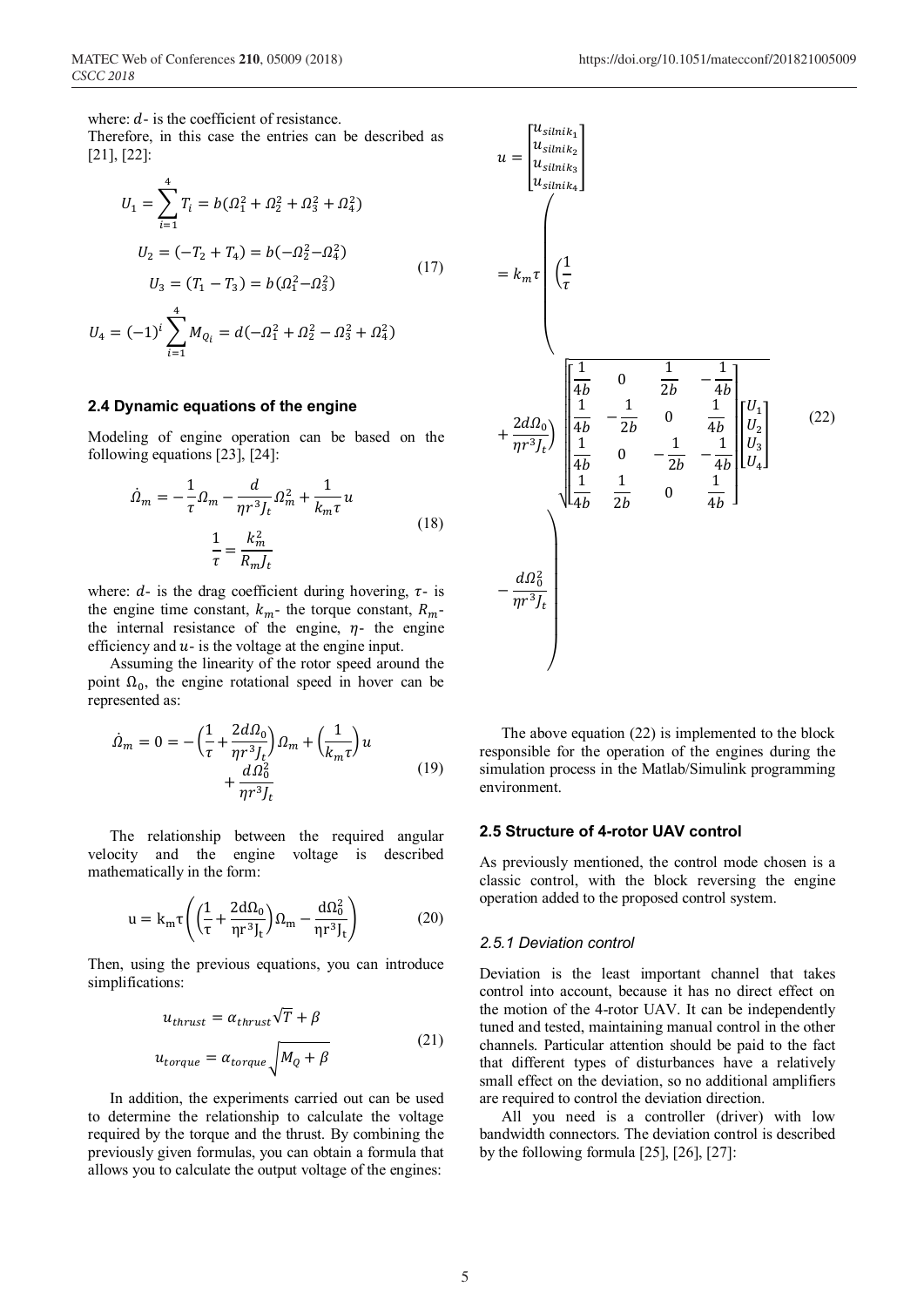$$
U_4 = -K_{\psi_P}(\psi - \psi_d)
$$
  

$$
- K_{\psi_I} \int (\psi - \psi_d) \delta t
$$
  

$$
- K_{\psi_D}(\dot{\psi} - \dot{\psi}_d)
$$
 (23)

The control process can also be represented by the following diagram (Fig. 3):



**Fig. 3.** The control loop of the deviation angle ψ

#### *2.5.2 Tilting and inclination control*

Because the 4-rotor UAV system is symmetrical, it can be assumed that the control of tilt and inclination at small angles is independent for each direction. In comparison to the deviation control, in this case a controller with a higher connection capacity is required, because the control in these directions is additionally directly related to the lateral acceleration in the x and y directions.

The tilt control is described in the following formula and diagram (Fig. 4):

$$
U_2 = K_{\phi_P}(\phi - \phi_d) - K_{\phi_I} \int (\phi - \phi_d) \delta t
$$
  
-  $K_{\phi_D}(\dot{\phi} - \dot{\phi}_d)$  (24)



Fig. 4. Controller controlling the tilting angle Analogously for inclination control:

$$
U_3 = -K_{\theta_P}(\theta - \theta_d) - K_{\theta_I} \int (\theta - \theta_d) \delta t
$$
  
-  $K_{\theta_D}(\dot{\theta} - \dot{\theta}_d)$  (25)

#### *2.5.3 Controller disposed in a horizontal position*

The position in the horizontal plane (described by the *x* and *y* axes) of the 4-rotor UAV is controlled by a continuous modification of the tilt and inclination. The total thrust creates the lift force that is approximately equal to the force of gravity *g* in the direction perpendicular to the surface of the rotors. The low tilt angle  $\phi$  therefore causes lateral acceleration of y $\approx$  $\phi$ g. In turn, the built-in controller is used to correct the UAV position in this way, as shown in Fig. 5.

Control in the *x* and *y* directions are shown in the following equations:

$$
U_x = -K_{x_p}(x - x_d)
$$

$$
- K_{x_l} \int (x - x_d) \delta t
$$

$$
- K_{x_p}(x - x_d)
$$

$$
U_y = -K_{y_p}(y - y_d)
$$
(26)

$$
-K_{y_p}(y - y_d)
$$
  

$$
-K_{y_l} \int (y - y_d) \delta t
$$
  

$$
-K_{y_p}(y - y_d)
$$

Equations corrected for the deviation angle for the designed tilt and inclination angles are as follows:

$$
\phi_d = -\sin(\psi)U_x + \cos(\psi)U_y
$$
  
\n
$$
\theta_d = \cos(\psi)U_x + \sin(\psi)U_y
$$
\n(27)

Fig. 5 shows the diagram of the *y* position controller:



**Fig. 5.** Horizontal position *y* calculated by the controller, for simplicity it is assumed that  $\psi \approx 0$ 

### *2.5.4 Controller disposed in a vertical position z*

When maneuvering above the influence of the earth effect, the output power of control  $U<sub>1</sub>$  is approximately proportional to the vertical acceleration relative to the structural reference system. However, to maintain a constant height, a large  $U_1$  value is necessary to counteract the force of gravity [28], [29], [30].

In addition, in the case of classical control, an additional controller is added, which is responsible for stabilizing traffic in the z direction. The principle of operation can be described by the equation: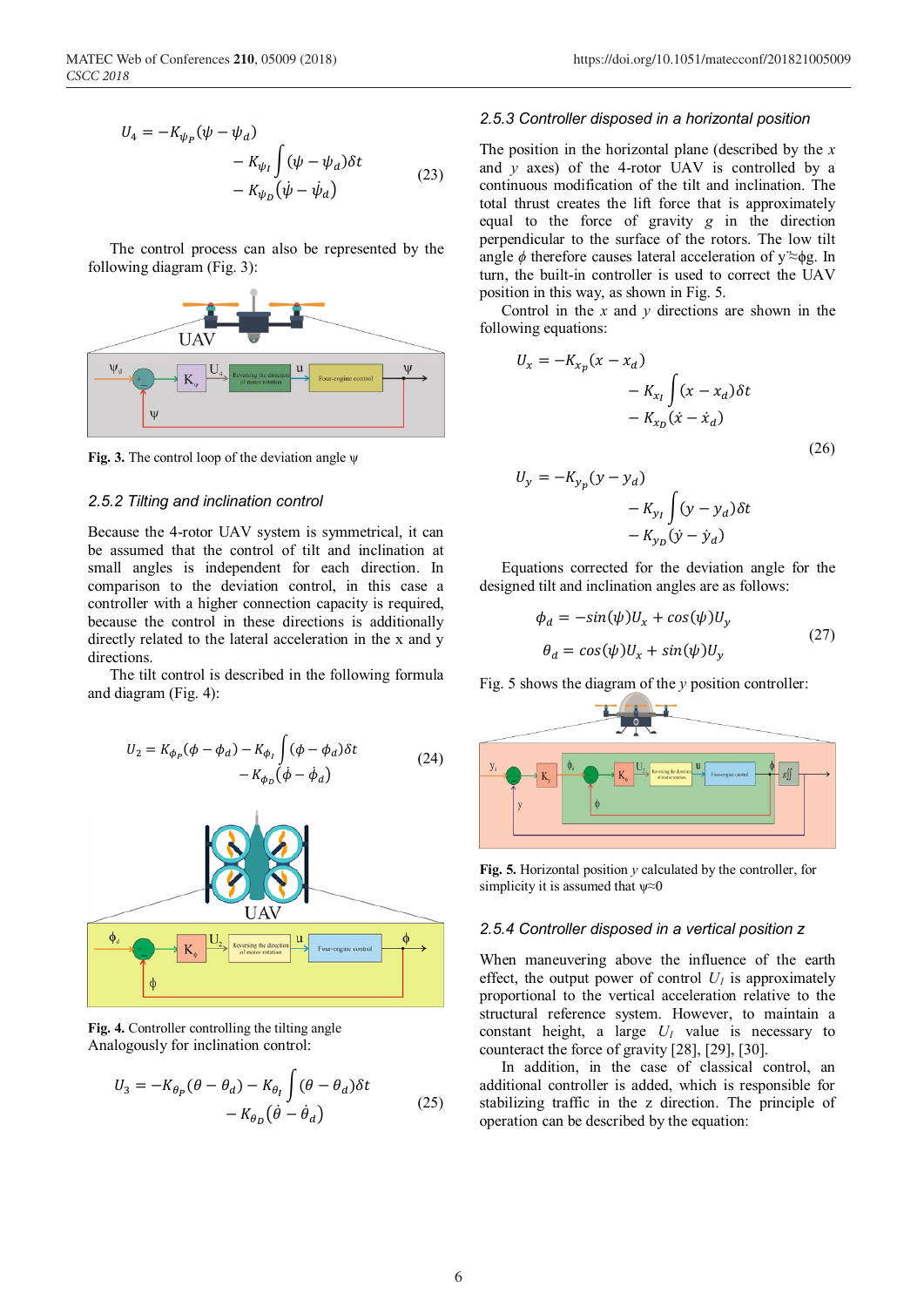$x = 0.09$  0  $-0.1$ y 0.09 0 0.1

$$
r_1 = -K_{z_p}(z - z_d)
$$

$$
-K_{z_l} \int (z - z_d) \delta t
$$

$$
-K_{z_p}(z - z_d)
$$
(28)

$$
U_1 = \frac{r_1 + mg}{\cos\phi \cos\theta}
$$

The diagram describing the operation of the vertical position controller z is described in Figure 6:



**Fig. 6.** Vertical position controller *z*

#### *2.5.5 Tracking the points*

The diagram describing the operation of the vertical co-ordination points determine the point in the space where the 4-rotor UAV should fly (i.e.  $x_d$ ,  $y_d$ ,  $z_d$ ). In the case of hovering, only one point is needed, when a flight is made on a specific route, points and a time marker td must be created. There are two ways to do this: using discrete coordinate points or generating points via interpolation.

The second option is preferred, because in the case of entering incorrect information into the controller, its response is characterized by a smoother response than in the case of the first solution. In addition, the use of discrete points can cause system instability.

### **3 Research results of 4-rotor UAV in the field of control**

Using the model described in the previous chapter, the discussed controller was tested in simulation in the Matlab/Simulink program. Using the parameters given in Table 1, the 4-rotor UAV is characterized by a stable hover. The results of the simulation are depicted in Figure 7.

The next figures (Figs. 8-9) show the results of the flight using the generation of coordination points by interpolation.

**Table 1.** Vertical position controller *z*

| Type of traffic |      |      |      |
|-----------------|------|------|------|
| Tilting         | () ና | 0.3  | 02   |
| Inclination     | 09   | 0.3  | 02   |
| Deviation       | 0.06 | 0.01 | ) በ2 |



**Fig. 7.** Stability of the system in the hover. Initial parameters: 10° for deviation, tilt and inclination, and 0.5 m for position x, y, z.



**Fig. 8.** Flight simulation by points created by interpolation Equations corrected for the deviation angle for the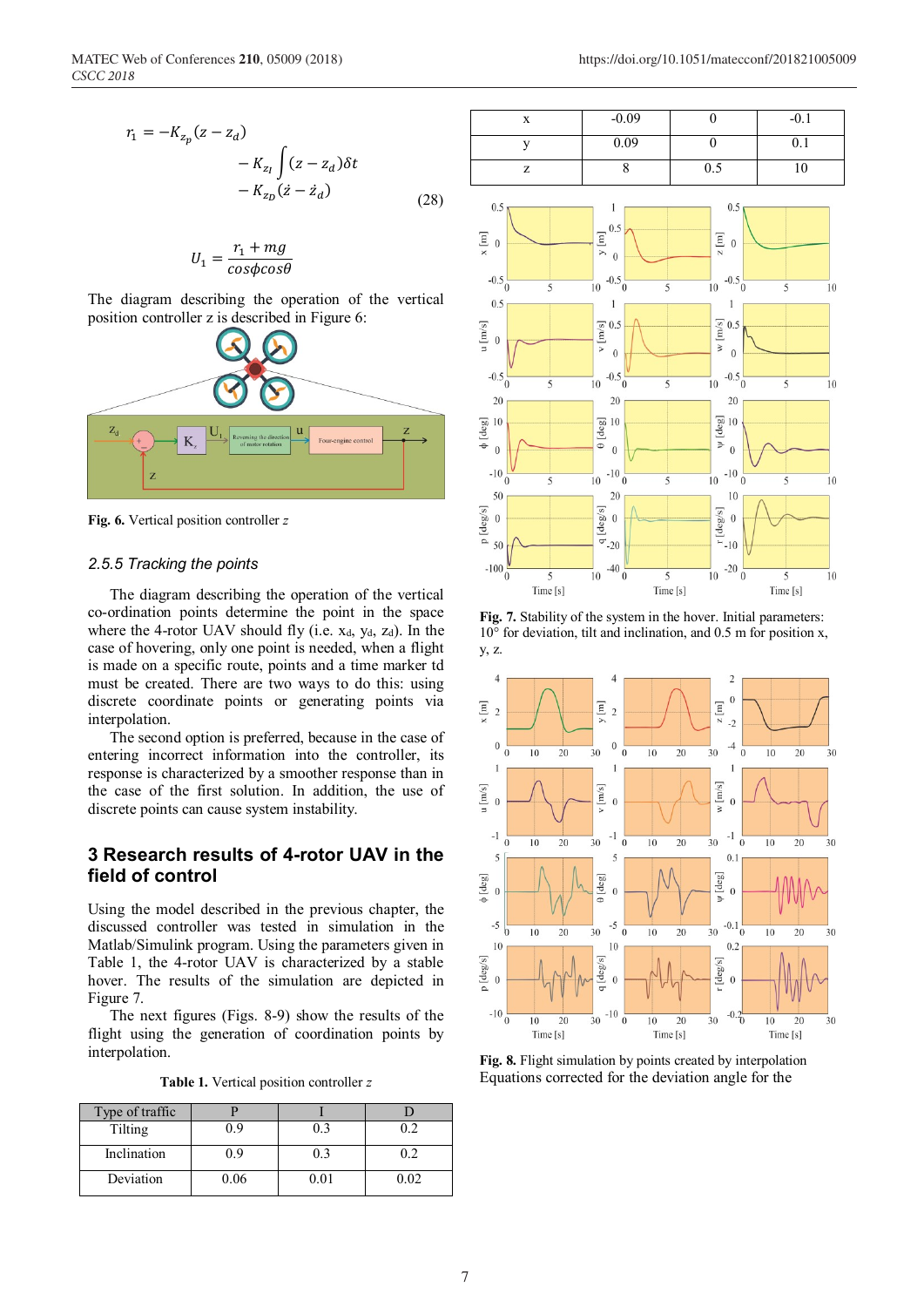

Fig. 9. Flight simulation by points created by interpolation

# **4 Conclusions**

The selected type of control, i.e. classic control for each axis with an additional built-in controller responsible for maintaining the position, is able to ensure the stability of the 4-rotor UAV and enables flight on predetermined points in space.

Simulation of the use of control theory by means of the extended Kalman filter using infrared sensors shows that such a filter is able to correctly estimate the position of the object, hence it further improves the estimation of tilt angles, inclination and deviation of the 4-rotor UAV.

Additionally, when the polarization values of the accelerometers and gyroscopes decrease, the filter is still able to track the position of the device. In addition, this filter retains its observability even if there are not 6 infrared sensors in use, but five or four. Using three sensors, the filter loses observability, which results in the fact that estimation of the 4-rotor UAV position becomes impossible.

# **References**

- 1. S. Bouabdallah, A. Noth, and R. Siegwart, *"PID vs LQ Control Techniques Applied to an Indoor Micro Quadrotor,"* IEEE/RSJ International Conference on Intelligent Robots and Systems, vol. 3, pp. 2451- 2456, 2004
- 2. I. C. Dikmen, A. Arisoy, and H. Temelta, *"Attitude control of a quadrotor,"* 4th International Conference on Recent Advances in Space Technologies, pp. 722-727, 2009
- 3. G. M. Hoffmann, H. Huang, S. L. Waslander, and C.J. Tomlin, *"Quadrotor helicopter flight dynamics and control: Theory and experiment,"* Proceedings of the AIAA Guidance, Navigation and Control Conference and Exhibit, Aug. 2007
- 4. T. Brcsciani, *"Modelling, Identification and Control of a Quadrotor Helicopter,"* Master's thesis, Lund University, Sweden, 2008
- 5. D. Mcllingcr, Q. Lindsey, M. Shomin, and V. Kumar, *"Design, modeling, estimation and control for aerial grasping and manipulation,"* in

Intelligent Robots and Systems (IROS), 2011 IEEE/RSJ International Conference on, pages 2668-2673, Sept. 2011

- 6. M. Huang, B. Xian, C. Diao, K. Yang, and Y. Feng, *"Adaptive tracking control of underactuated quadrotor unmanned aerial vehicles via backstepping,"* in American Control Conference (ACC), 2010, pp. 2076-2081, 2010
- 7. T. Madani, and A. Benallegue, *"Backstepping control for a quadrotor helicopter,"* IEEE/RSJ International Conference on Intelligent Robots and Systems, pp. 3255-3260, 2006
- 8. B. T. Whitehead, and S. R. Bieniawski. *"Model Reference Adaptive Control of a Quadrotor UAV,"* In Guidance Navigation and Control Conference 2010, Toronto, Ontario, Canada, A1AA, 2010
- 9. P. Castillo, R. Lozano, and A. Dzul, *"Stabilisation of a mini rotorcraft with four rotors,"* IEEE Control Systems Magazine, pp. 45-55, Dec. 2005
- 10. I. Moir, A. Seabridge, *"Design and Development of Aircraft Systems,"* Second Edition, John Wiley & Sons, Ltd., 2013
- 11. L. Setlak, R. Kowalik, *"Mathematical model and simulation of selected components of the EPS of the aircraft, providing the operation of on-board electrical equipment and systems in accordance with MEA/AEA concept,"* IEEE, pp. 1-6, PAEE 2017
- 12. J. Escareno, C. Salazar-Cruz, and R. Lozano, *"Embedded control of a four-rotor UAV,"* American Control Conference, vol. 4, no. 11, pp. 3936-3941, 2006
- 13. D. Oldziej, Z. Gosiewski, *"Modelling of Dynamic and Control of Six-Rotor Autonomous Unmanned Aerial Vehicle,"* Mechatronic Systems and Materials IV, Book Series: Solid State Phenomena, Vol. 198, pages: 220-225, 2013
- 14. H. Huang, G. M. Hoffmann, S. L. Waslander, and C. J. Tomlin, *"Aerodynamics and control of autonomous quadrotor helicopters in aggressive maneuvering,"* IEEE International Conference on Robotics and Automation, pp. 3277-3282, 2009
- 15. I.D. Cowling, O.A. Yakimcnko, J.F. Whidbornc, and A.K. Cooke, *"A prototype of an autonomous controller for a quadrotor UAV,"* in European Control Conference, pp. 1-8, 2007
- 16. J.J. Craig, P. Hsu, and. S.S. Sastry, *"Adaptive control of mechanical manipulators,"* The International Journal of Robotics Research, 6 (2): 16, 1987
- 17. Z. Zuo, *"Trajectory tracking control design with command filtered compensation for a quadrotor,"* IET Control Theory and Applications, vol. 4, no. 11, pp. 2343-2355, 2010
- 18. D. Lee, H. Jin Kim, and S. Sastry, *"Feedback linearization vs. adaptive sliding mode control for a quadrotor helicopter,"* International Journal of